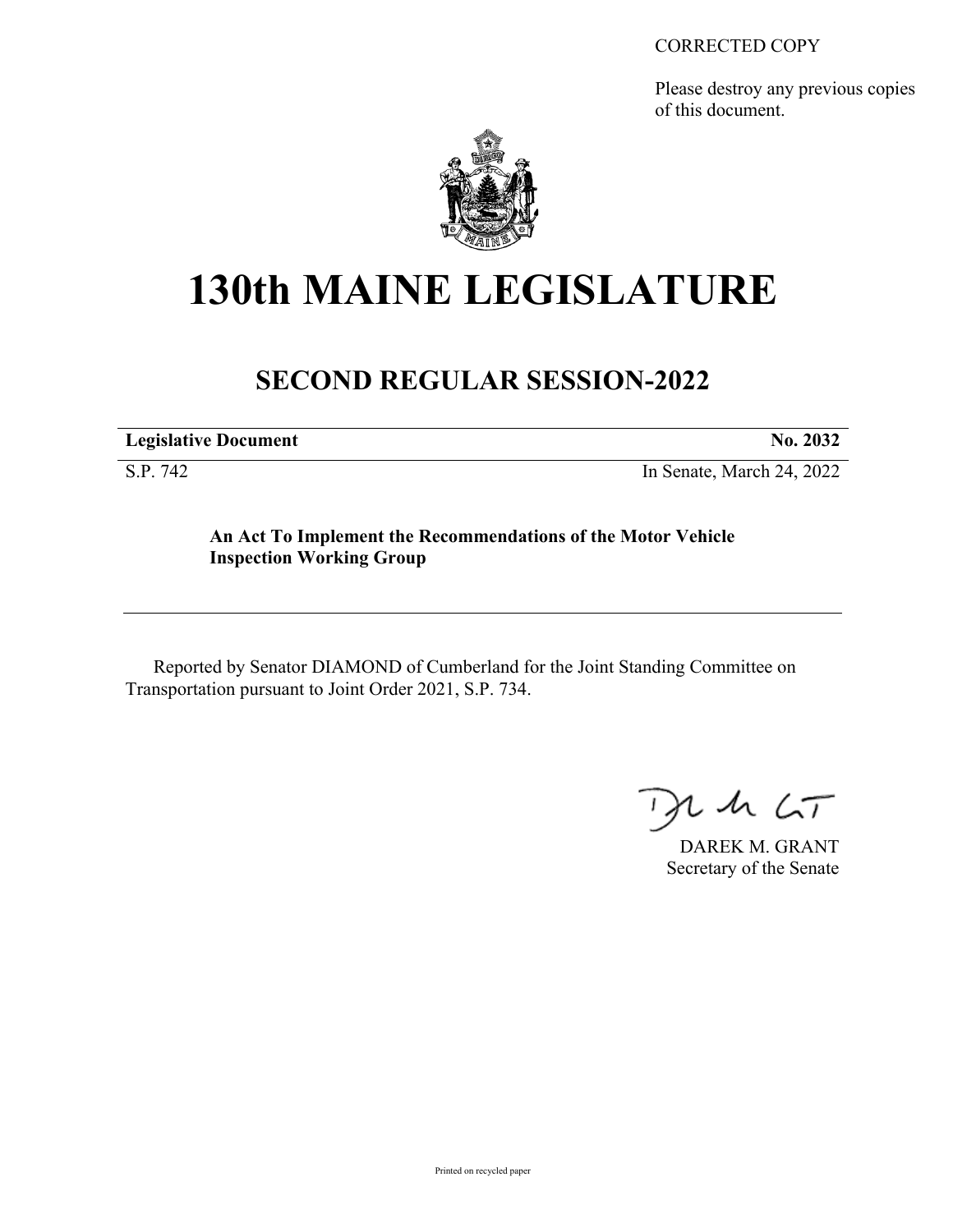| 1  | Be it enacted by the People of the State of Maine as follows:                                |
|----|----------------------------------------------------------------------------------------------|
| 2  | Sec. 1. 29-A MRSA §1751, sub-§3-A, as enacted by PL 2001, c. 234, §2, is                     |
| 3  | amended to read:                                                                             |
| 4  | <b>3-A.</b> Inspection fees. An inspection station may charge the following fees: a fee of   |
| 5  | up to \$25 for an inspection performed under this section.                                   |
| 6  | A. For inspections performed under subsection 2, the fee may not be more than \$12.50;       |
| 7  | B. For inspections of pre-1996 model vehicles performed under subsection 2-A, the            |
| 8  | fee may not be more than \$15.50; and                                                        |
| 9  | C. For inspections of 1996 and subsequent model vehicles performed under subsection          |
| 10 | 2-A, the fee may not be more than \$18.50.                                                   |
| 11 | The inspection fee is payable whether the vehicle passes inspection or not.                  |
| 12 | Sec. 2. 29-A MRSA §1751-A is enacted to read:                                                |
| 13 | §1751-A. Electronic inspection program                                                       |
| 14 | The Chief of the State Police may make available, but may not require the use of, an         |
| 15 | electronic inspection program for the purpose of inspections performed under this chapter.   |
| 16 | For the purposes of this section, "electronic inspection program" means a program,           |
| 17 | designated by the Chief of the State Police by rule, that uses electronically generated data |
| 18 | as part of an inspection and permits the creation and exchange of an electronic record for   |
| 19 | maintaining inspection information.                                                          |
| 20 | 1. Implementation. The Chief of the State Police may contract with a private entity to       |
| 21 | implement an electronic inspection program.                                                  |
| 22 | <b>2. Phased approach.</b> The Chief of the State Police may develop by rule an approach     |
| 23 | to phase in the implementation of an electronic inspection program throughout the State.     |
| 24 | <b>3. Fee.</b> The Chief of the State Police may designate by rule a fee that an inspection  |
| 25 | station must pay to the State for each inspection performed using an electronic inspection   |
| 26 | program. A fee required under this subsection may not be more than the cost to the State     |
| 27 | of using the program to perform an inspection.                                               |
| 28 | 4. Rules. The Chief of the State Police shall adopt rules to implement this section.         |
| 29 | Rules adopted pursuant to this subsection are routine technical rules as defined in Title 5, |
| 30 | chapter 375, subchapter 2-A.                                                                 |
| 31 | <b>SUMMARY</b>                                                                               |
| 32 | This bill makes the following changes to Maine's motor vehicle inspection program            |
| 33 | based on the recommendations of the motor vehicle inspection working group.                  |
| 34 | 1. It sets the fee for all noncommercial motor vehicle inspections at up to \$25.            |
| 35 | 2. It allows the Chief of the State Police to make available, but does not authorize the     |
| 36 | chief to require the use of, an electronic inspection program for the purpose of performing  |
| 37 | motor vehicle inspections.                                                                   |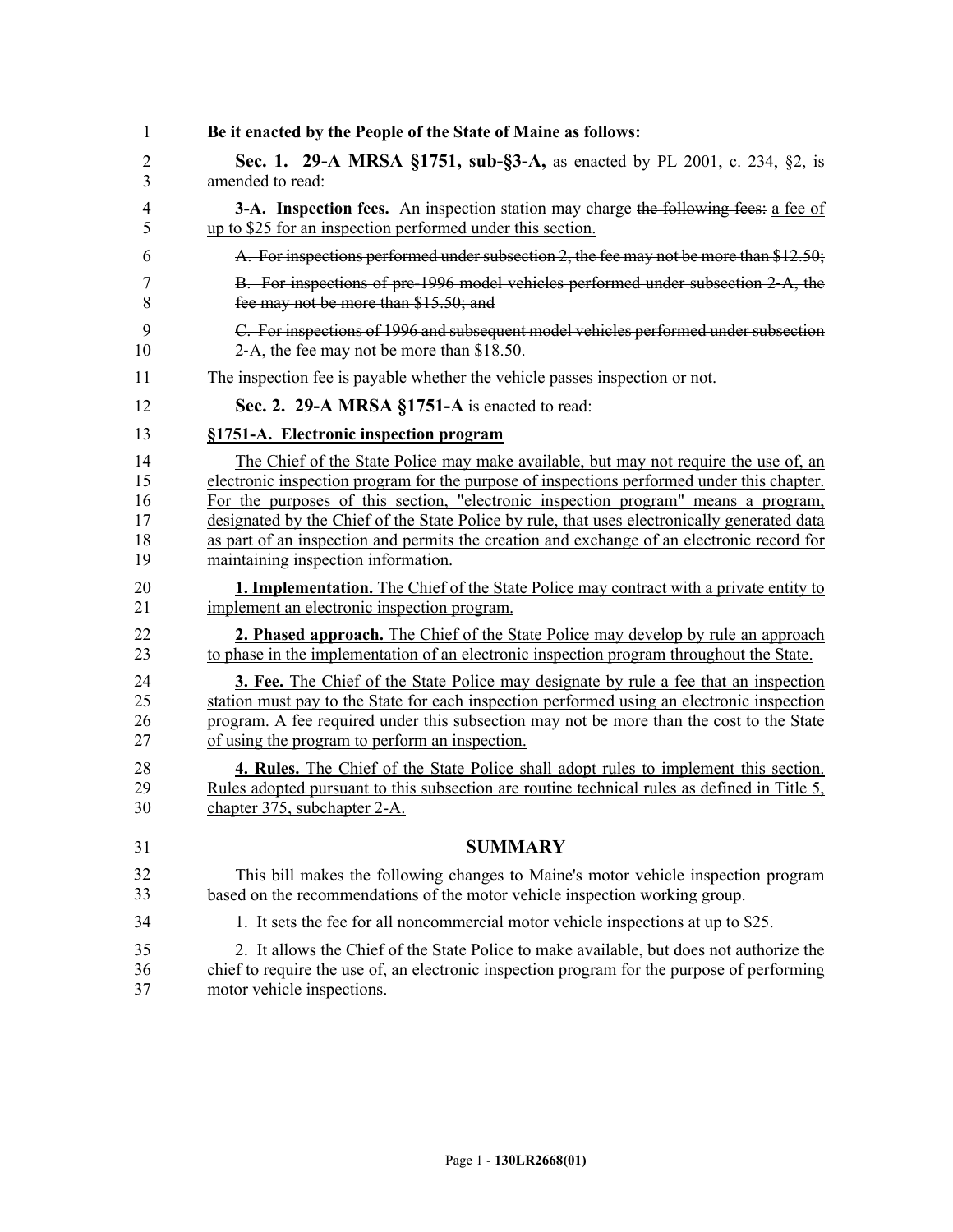|                | 3. It defines "electronic inspection program" as a program that uses electronically      |
|----------------|------------------------------------------------------------------------------------------|
| 2              | generated data as part of an inspection and permits the creation and exchange of an      |
| 3              | electronic record for maintaining inspection information.                                |
| $\overline{4}$ | 4. It allows the Chief of the State Police to require an inspection station to pay a fee |
| -5             | for each inspection performed using an electronic inspection program. The fee may not be |
| 6              | more than the cost to the State of using the program to perform an inspection.           |
| 7              | <b>FISCAL NOTE REQUIRED</b>                                                              |
| 8              | (See attached)                                                                           |